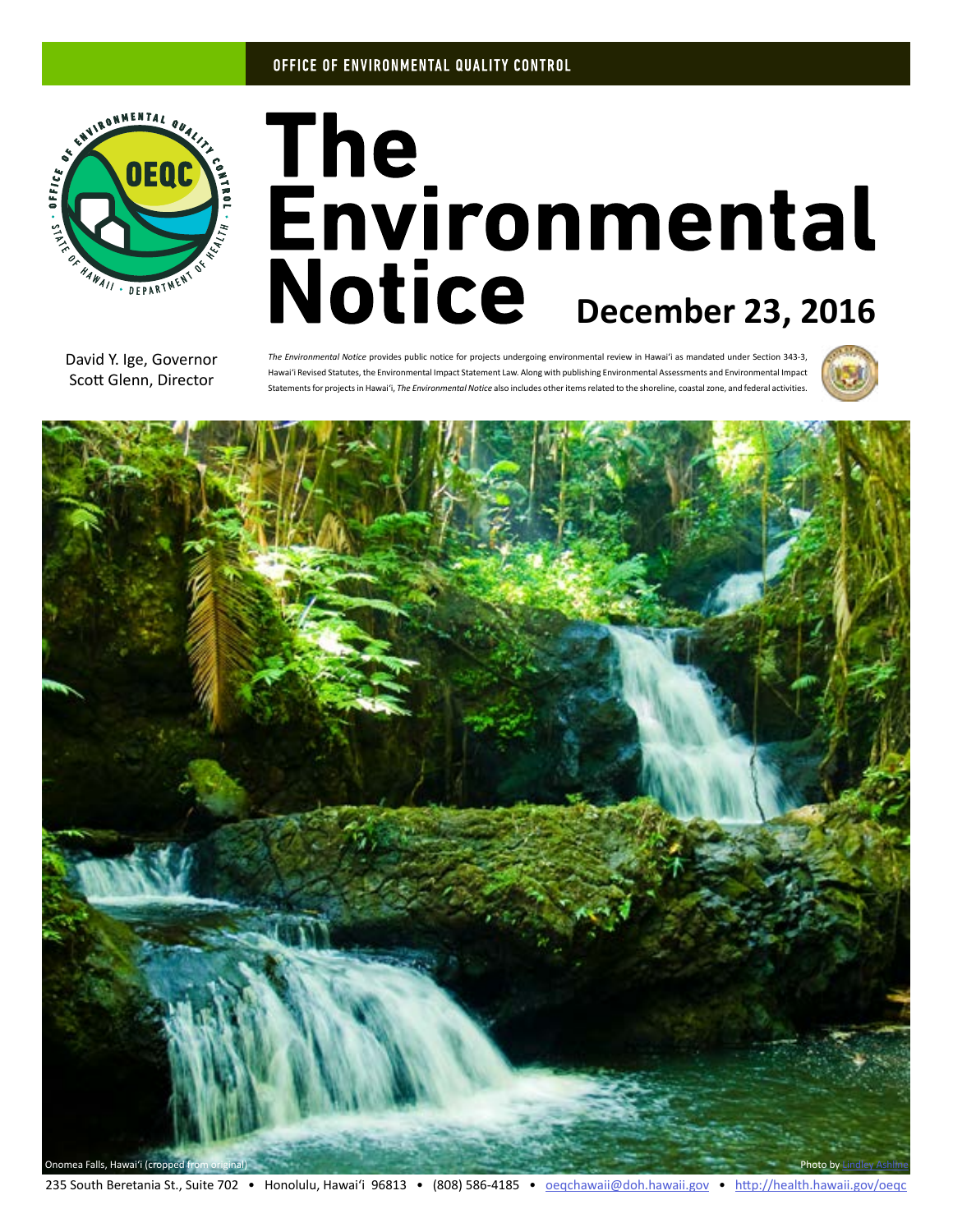## Table of Contents

| ANNOUNCEMENTS___________________________________                                                      | 2 PREVIOUSLY PUBLISHED DOCUMENTS OPEN FOR COMMENT __ 6 |  |
|-------------------------------------------------------------------------------------------------------|--------------------------------------------------------|--|
| STATEWIDE MAP OF NEW HRS CHAPTER 343 ACTIONS 2 SHORELINE NOTICES                                      |                                                        |  |
| <b>MAUI</b>                                                                                           | Proposed Shoreline Certifications and Rejections       |  |
| Maui County Service Center DEA (AFNSI)                                                                | Applications for Shoreline Certification               |  |
| $O'$ AHU                                                                                              | <b>COASTAL ZONE MANAGEMENT NOTICES</b>                 |  |
| Ala Wai 46kV Underground Cable Relocation DEA (AFNSI) 3                                               | Special Management Area (SMA) Minor Permits            |  |
| Hawai'i Kai Channel Groin Replacement DEA (AFNSI)                                                     | 4 NATIONAL HISTORIC PRESERVATION ACT,                  |  |
| Hawaiki Submarine Cable Kapolei Landing DEA (AFNSI) [14]                                              | SECTION 106 CONSULTATION________________________9      |  |
| Kalani High Girl's Athletic Locker Room Building FEA (FONSI) 5 CONSERVATION DISTRICT USE APPLICATIONS |                                                        |  |
| Kalei'opu'u Elementary Classroom Building DEA (AFNSI)                                                 |                                                        |  |
| <b>KAUA'I</b>                                                                                         | GLOSSARY OF TERMS AND DEFINITIONS<br>11                |  |
| Hanapepe-'Ele'ele Water Systems FEA (FONSI)                                                           |                                                        |  |

## **ANNOUNCEMENTS**

# As a reminder, the correct submittal deadline for the January 8, 2017 issue of *The Environmental Notice* is **December 27, 2016**.

The [Marine and Coastal Zone Advocacy Council](http://planning.hawaii.gov/czm/maczac/) (MACZAC) is recruiting for new members for the islands of Maui, O'ahu, and Lanaʻi. MACZAC advises the Office of Planning. Its mission is to "advocate for a comprehensive management system which restores, preserves and protects Hawaiʻi's marine and coastal environment." [Applications](http://files.hawaii.gov/dbedt/op/czm/maczac/recruitment/maczac_application_2016.pdf) accepted through December 31, 2016.

Please find publication calendars for *The Environmental Notice* for 2017 and 2018 attached at the end of this issue and on our SharePoint site [here.](http://oeqc.doh.hawaii.gov/default.aspx?RootFolder=%2fShared%20Documents%2fPreparation_of_Hawaii_Environmental_Policy_Act_Documents&View=%7bF4E3E6A9-2607-49FC-B7A5-2928B79F10B4%7d) The 2017 publication calendar has the correct submittal date for the January 8, 2017 issue.

The OEQC has also uploaded an unofficial compilation of Hawaiʻi environmental review laws. Please find it [here.](http://oeqc.doh.hawaii.gov/Shared%20Documents/Preparation_of_Hawaii_Environmental_Policy_Act_Documents/Hawaii%20EIS%20Laws%20Unofficial%20Compilation%202016-11-07.pdf)

# Statewide Map of New HRS Chapter 343 Actions

[Hanapēpē-ʻEleʻele Water Systems](#page-5-0)

[Hawaiki Submarine Cable Kapolei Landing](#page-3-0)

[Kaleiʻopuʻu Elementary Classroom Building](#page-4-0)

[Hawaiʻi Kai Channel Groin Replacement](#page-3-0)

[Ala Wai 46kV Underground Cable Relocation](#page-2-0)

[Maui County Service Center](#page-2-0)

[Kalani High Girl's Locker Room](#page-4-0)

**LEGEND** New document count in this issue: 7 total  $\Box$  - HRS § 343-5(b) Agency Actions: 4 **- HRS § 343-5(e) Applicant Actions: 3**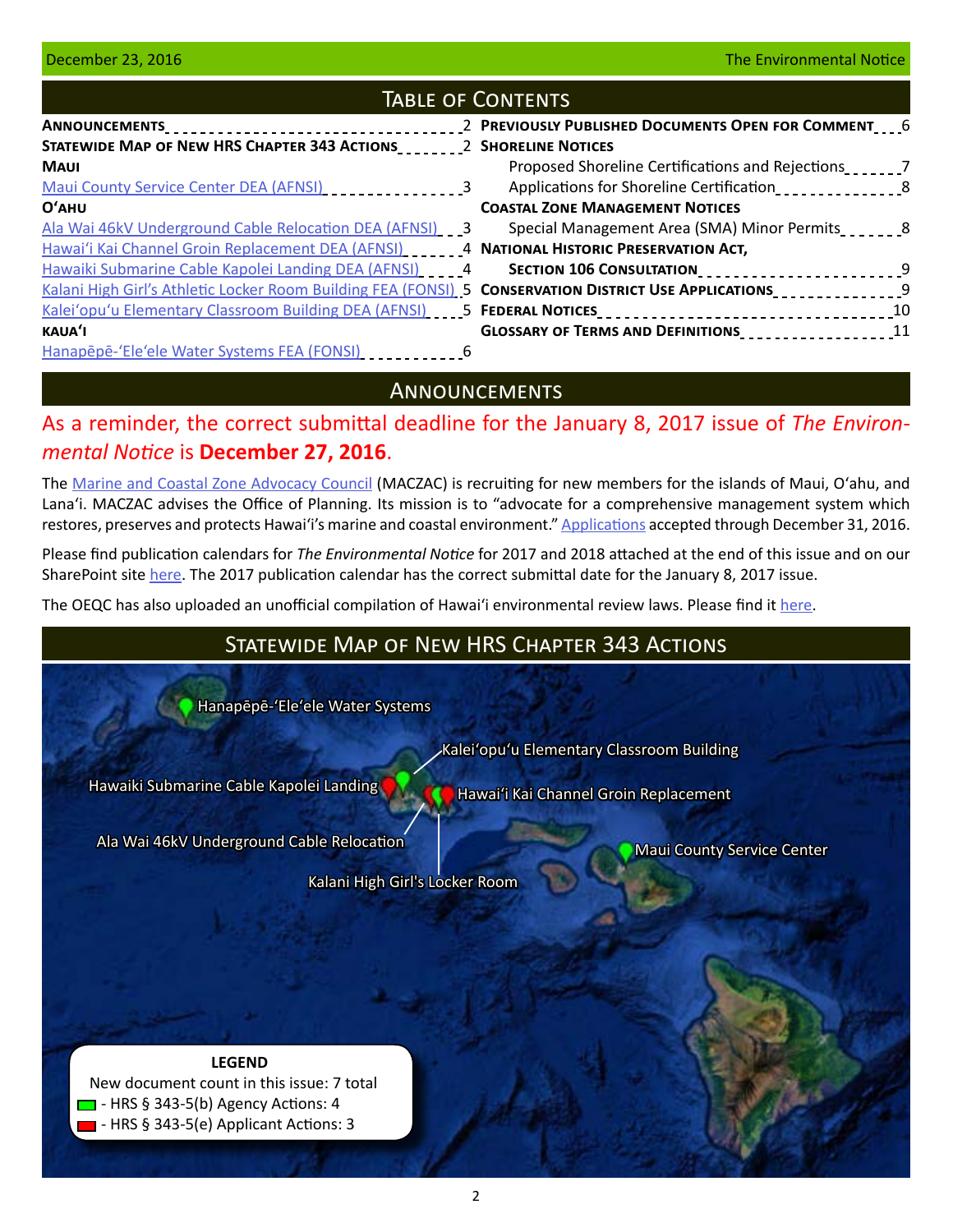## **MAUI**

## <span id="page-2-0"></span>**[Maui County Service Center DEA \(AFNSI\)](http://oeqc.doh.hawaii.gov/Shared%20Documents/EA_and_EIS_Online_Library/Maui/2010s/2016-12-23-MA-5B-DEA-Maui-County-Service-Center.pdf)**

| <b>HRS §343-5</b><br>Trigger(s)            | Use of County lands and funding                                                                                                                                                      |  |
|--------------------------------------------|--------------------------------------------------------------------------------------------------------------------------------------------------------------------------------------|--|
| District(s)                                | Wailuku                                                                                                                                                                              |  |
| TMK(s)                                     | $(2)$ 3-8-101:001-007                                                                                                                                                                |  |
| Proposing/<br><b>Determining</b><br>Agency | Maui County Department of Public Works<br>Alan Murata, (808) 270-7855, Alan.Murata@co.maui.hi.us<br>Kalana O Maui Building, 200 South High Street, Wailuku, HI 96793                 |  |
| Consultant                                 | G70<br>Christine Mendes Ruotola, (808) 523-5866, christiner@g70.design<br>925 Bethel Street, 5th Floor, Honolulu, HI 96813                                                           |  |
| <b>Status</b>                              | Statutory 30-day public review and comment period starts. Comments are due by January 23, 2017. Please send comments<br>to the proposing/determining agency and copy the consultant. |  |

The proposed MCSC will replace the existing MCSC, which is currently located in a leased space at the Maui Mall in Kahului. The proposed MCSC will be a County owned property, which will provide additional office space and parking for current County functions and year 2030 projected employee growth. The development will include construction of a new office building and site improvements. Consolidating County offices on County-owned land, will reduce lease rent costs. The proposed MCSC will provide office space for the Department of Finance – Real Property Assessment Division, Division of Motor Vehicles and Licensing, Department of Transportation, Department of Housing and Human Concerns, and Development Services Administration (building, electrical, and plumbing inspection sections). The decision to relocate these departments to the new facility was based on lease savings, customer convenience, and minimal adverse impacts to County operations. These County departments are currently in a leased space and require the greatest number of parking for employees, customers, and County vehicles.

## Oʻahu

# **[Ala Wai 46kV Underground Cable Relocation DEA \(AFNSI\)](http://oeqc.doh.hawaii.gov/Shared%20Documents/EA_and_EIS_Online_Library/Oahu/2010s/2016-12-23-OA-5E-DEA-Ala-Wai-46kV-Cable-Relocation.pdf)**

| <b>HRS §343-5</b>          | Use of State or County lands and within the Waikiki Special District                                                                                                                       |  |
|----------------------------|--------------------------------------------------------------------------------------------------------------------------------------------------------------------------------------------|--|
| Trigger(s)                 |                                                                                                                                                                                            |  |
| District(s)                | Honolulu                                                                                                                                                                                   |  |
| TMK(s)                     | $(1)$ 2-6-017:064, $(1)$ 2-7-036:001, $(1)$ 2-7-36:007                                                                                                                                     |  |
| Permit(s)                  | Nationwide Permit 12 - Utility Line Activities, Blanket 401 Water Quality Certificate,<br>National Pollutant Discharge Elimination System (NPDES) General Permit                           |  |
| <b>Approving</b><br>Agency | Department of Planning and Permitting, City and County of Honolulu<br>William Ammons, (808) 768-8025, wammons@honolulu.gov<br>650 South King Street, 7th Floor, Honolulu, HI 96813         |  |
| <b>Applicant</b>           | Hawaiian Electric Company, Inc. (HECO)<br>Kerstan Wong, Manager, (808) 543-7059, kerstan.wong@hawaiielectric.com<br>P.O. Box 2750, Honolulu, HI 96840                                      |  |
| Consultant                 | Belt Collins Hawai'i<br>Joanne Hiramatsu, (808) 521-5361, jhiramtsu@bchdesign.com<br>2153 North King Street, Suite 200, Honolulu, HI 96819                                                 |  |
| <b>Status</b>              | Statutory 30-day public review and comment period starts. Comments are due by January 23, 2017. Please send comments<br>to the approving agency and copy the applicant and the consultant. |  |

The Hawaiian Electric Company, Inc. (HECO) is proposing to relocate underground sub-transmission line cables that connect to HECO's Waikīkī Substation located on Kaiʻolu Street. The proposed action would shift the alignment of the cable to the west of the existing route that passes beneath the Ala Wai Elementary School grounds, the Community Gardens, and within the Ala Wai Canal. The Project will install the new cables using horizontal directional drilling to cross under the Ala Wai Canal and open trenching within the roadways. The existing cables will be removed from the Ala Wai Canal and under the Ala Wai Elementary School and Community Gardens. Other actions will include two utility pole replacements. The purpose for the proposed action is to support the Department of Land and Natural Resources' efforts to provide continuous maintenance dredging of the Ala Wai Canal. The Ala Wai Canal is listed on the State Register of Historic Places that requires site preservation efforts. The replacement cables will also maintain the reliability of the electrical distribution system.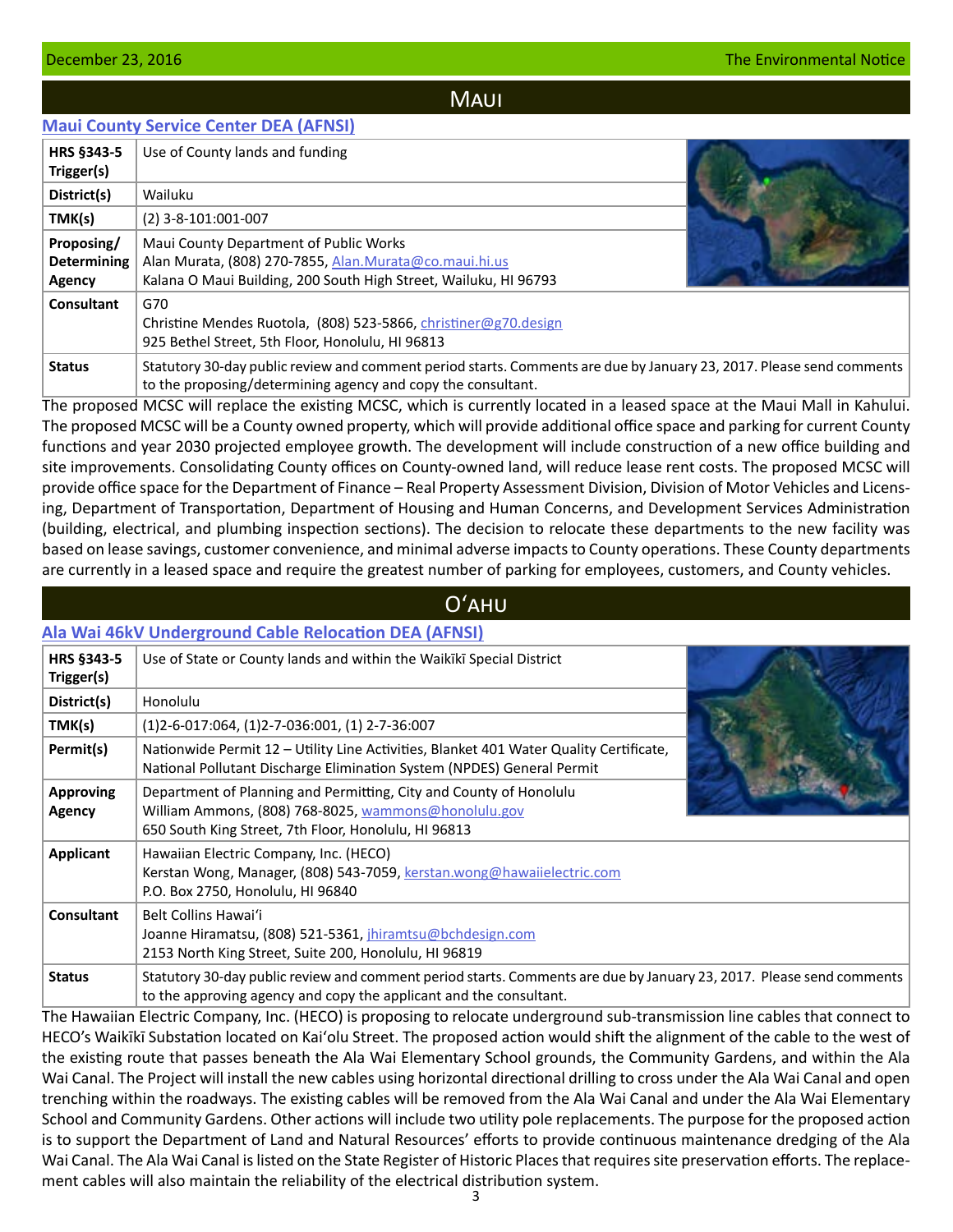# Oʻahu (Continued)

## <span id="page-3-0"></span>**[Hawaiʻi Kai Marina Entrance Channel Groin Replacement DEA \(AFNSI\)](http://oeqc.doh.hawaii.gov/Shared%20Documents/EA_and_EIS_Online_Library/Oahu/2010s/2016-12-23-OA-5E-DEA-Hawaii-Kai-Groin-Replacement.pdf)**

| HRS §343-5<br>Trigger(s)   | Use of state lands $-$ Section 343-5(a)(1), HRS<br>Use of conservation district - Section 343-5(a)(2), HRS                                                                                                     |  |
|----------------------------|----------------------------------------------------------------------------------------------------------------------------------------------------------------------------------------------------------------|--|
| District(s)                | Honolulu                                                                                                                                                                                                       |  |
| TMK(s)                     | Seaward of (1) 3-9-008:035                                                                                                                                                                                     |  |
| Permit(s)                  | Various (see document)                                                                                                                                                                                         |  |
| <b>Approving</b><br>Agency | Department of Land and Natural Resources, Office of Conservation and Coastal Lands<br>Natalie Farinholt, (808) 587-0399, Natalie.a.farinholt@hawaii.gov<br>1151 Punchbowl Street, Room 131, Honolulu, HI 96813 |  |
| Applicant                  | Hawai'i Kai Marina Community Association<br>Beverly Liddle, Marina Manager, (808) 396-2469, beverly@hawaiikaimarina.com<br>377 Keāhole Street D-1C, Honolulu, HI 96825                                         |  |
| <b>Consultant</b>          | Sea Engineering, Inc.<br>Derek Linsey, (808) 259-7966 x21, dlinsley@seaengineering.com<br>41-305 Kalanianaole Highway, Waimānalo, HI 96795                                                                     |  |
| <b>Status</b>              | Statutory 30-day public review and comment period starts. Comments are due by January 23, 2017. Please send comments<br>to the approving agency and copy the applicant and the consultant.                     |  |

The applicant proposes to replace the existing Hawaiʻi Kai Marina entrance channel temporary sandbag groin with a stable, engineered rock rubble mound revetment and groin to reduce the volume of sediment accumulation in the channel, thus increasing the time between maintenance dredging operations. The design is a rock rubble mound revetment and groin, a sloping uncemented structure built using boulder size rock. The proposed layout has an L-head configuration. To prevent flanking, the groin stem ties into an existing concrete rubble masonry abutment on the Kalanianaʻole Highway Bridge via a rock rubble mound revetment. Sand that accumulates on the Portlock Beach side of the groin will be mechanically backpassed to the east end of Portlock Beach, where erosion is threatening the backshore and private properties. This will take place on an as-needed basis (about every 4 years) when the groin reaches its maximum sediment carrying capacity. Backpassing will be initiated during construction by moving 400 cubic yards of sand that has accumulated since reconstruction of the temporary groin in 2013.

#### **[Hawaiki Submarine Cable Kapolei Landing DEA \(AFNSI\)](http://oeqc.doh.hawaii.gov/Shared%20Documents/EA_and_EIS_Online_Library/Oahu/2010s/2016-12-23-OA-5E-DEA-Hawaiki-Submarine-Cable-Kapolei-Landing.pdf)**

| <b>HRS §343-5</b><br>Trigger(s) | Use of state lands; use in the conservation district; use within the shoreline setback<br>area                                                                                                                                                                                                       |  |
|---------------------------------|------------------------------------------------------------------------------------------------------------------------------------------------------------------------------------------------------------------------------------------------------------------------------------------------------|--|
| District(s)                     | 'Ewa                                                                                                                                                                                                                                                                                                 |  |
| TMK(s)                          | TMK (1) 9-2-049:005, (1) 9-1-057:026, (1) 9-1-056:001, (1) 9-2-051:011, and<br>$(1)$ 9-2-051:001; (1) 9-2-051:010                                                                                                                                                                                    |  |
| Permit(s)                       | Various (see document)                                                                                                                                                                                                                                                                               |  |
| <b>Approving</b><br>Agency      | Department of Natural Resources, Office of Conservation and Coastal Lands<br>Alex Roy, Planner, (808) 587-0316, alex.j.roy@hawaii.go<br>Kalanimoku Building, 1151 Punchbowl Street Room 131, Honolulu, HI 96813                                                                                      |  |
| Applicant                       | Hawaiki Submarine Cable USA and TE SubCom<br>Richard Howarth (Hawaiki Submarine Cable USA), richard.howarth@hawaikicable.co.nz<br>2/A 3 Ceres Court, Rosedale, Auckland, 0632, New Zealand<br>Catherine Brady (TE SubCom), cbrady@subcom.com<br>250 Industrial Way West, Eatontown, New Jersey 07724 |  |
| Consultant                      | Tetra Tech, Inc.<br>Megan Higgins, (808) 441-6600, Megan.higgins@tetratech.com<br>737 Bishop Street, Suite 2340, Mauka Tower, Honolulu, HI 96813                                                                                                                                                     |  |
| <b>Status</b>                   | Statutory 30-day public review and comment period starts. Comments are due by January 23, 2017. Please send comments<br>to the approving agency and copy the applicant and the consultant.                                                                                                           |  |

The Hawaiki cable system is an approximately 9,078-mile-long submarine fiber optic (F/O) telecom cable consisting of a trunk route extending from Oregon to Australia with connections to Hawaiʻi, American Samoa, and New Zealand. The Hawai'i portion of this system includes installation of cable and associated infrastructure at Kapolei. The cable would be installed into a subsea punch-out exit point (located about 2,550 feet seaward from the shoreline and 45 feet deep), through a subterranean horizontal directionally drilled conduit extending from a beach manhole (BMH) on land. Onshore infrastructure includes the BMH, a cable landing station building, two diesel generators, and a parking area located mauka (inland) of Farrington Highway. The purpose of the project is to provide direct and affordable connectivity.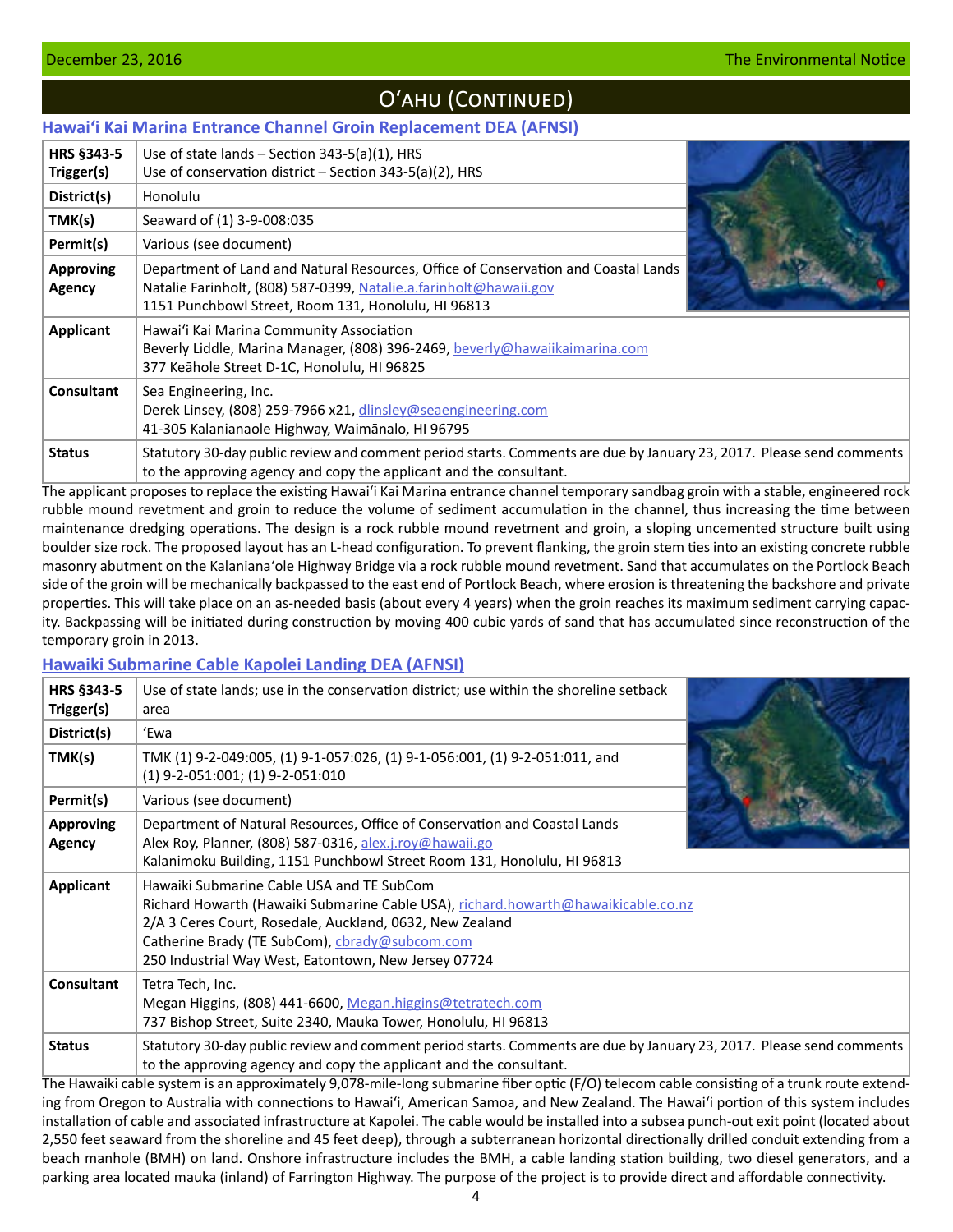# O'AHU (CONTINUED)

## <span id="page-4-0"></span>**[Kalani High School Girl's Athletic Locker Room Building FEA \(FONSI\)](http://oeqc.doh.hawaii.gov/Shared%20Documents/EA_and_EIS_Online_Library/Oahu/2010s/2016-12-23-OA-5B-FEA-Kalani-High-Girls-Locker-Room.pdf)**

| HRS §343-5<br>Trigger(s)                   | Use of County land and State funds                                                                                                                                                                                                                                                |  |
|--------------------------------------------|-----------------------------------------------------------------------------------------------------------------------------------------------------------------------------------------------------------------------------------------------------------------------------------|--|
|                                            | Honolulu                                                                                                                                                                                                                                                                          |  |
| District(s)                                |                                                                                                                                                                                                                                                                                   |  |
| TMK(s)                                     | $(1)$ 3-5-020:004                                                                                                                                                                                                                                                                 |  |
| Permit(s)                                  | Dept. of Health Individual Wastewater System, Disability and Communications Access<br>Board, State Historic Preservation Division, Dept. of Planning and Permitting Grading,<br>Sitework, and Building Permits                                                                    |  |
| Proposing/<br><b>Determining</b><br>Agency | State of Hawai'i Department of Education, Facilities Development Branch,<br><b>Project Management Section</b><br>Arnold Fukunaga, AIA, (808) 586-0440, Arnold Fukunaga/FacilDev/HIDOE@notes.k12.hi.us<br>Kalanimoku Building, Room 431, 1151 Punchbowl Street, Honolulu, HI 96813 |  |
| Consultant                                 | PlanPacific, Inc.<br>Lisa Leonillo Imata, (808) 521-9418, limata@planpacific.com<br>P.O. Box 892735, Mililani, HI 96789                                                                                                                                                           |  |
| <b>Status</b>                              | Finding of No Significant Impact (FONSI) determination. Comments are not taken on this action.                                                                                                                                                                                    |  |

Modernize the Kalani High School campus with construction of a new Girl's Athletic Locker Room building, a new Judo/Wrestling building, and renovation of the existing Girl's P.E. Locker/Shower Area. An additive alternative to demolish the existing field restrooms and construct a new field restroom building is included. This project will address gender inequality in athletic facilities as well as substandard building area conditions.

## **[Kaleiʻopuʻu Elementary School Classroom Building DEA \(AFNSI\)](http://oeqc.doh.hawaii.gov/Shared%20Documents/EA_and_EIS_Online_Library/Oahu/2010s/2016-12-23-OA-5B-DEA-Kaleiopuu-Elementary-Classroom-Building.pdf)**

| <b>HRS §343-5</b><br>Trigger(s)            | Use of State lands and State funds                                                                                                                                                                                                                                                                                                                                      |  |
|--------------------------------------------|-------------------------------------------------------------------------------------------------------------------------------------------------------------------------------------------------------------------------------------------------------------------------------------------------------------------------------------------------------------------------|--|
| District(s)                                | 'Ewa                                                                                                                                                                                                                                                                                                                                                                    |  |
| TMK(s)                                     | $(1)$ 9-4-107:98                                                                                                                                                                                                                                                                                                                                                        |  |
| Permit(s)                                  | City and County of Honolulu, Department of Planning and Permitting: Construction<br>Pland; Building Permit; Grubbing, Grading, and Stockpiling. State of Hawaii,<br>Department of Health: Community Noise Permit for Construction Activities; and<br>Community Noise Variance. Disability and Communication Access Board:<br>Conformance with Accessibility Guidelines. |  |
| Proposing/<br><b>Determining</b><br>Agency | Department of Education<br>William George, (808) 586-0465, William.George/FacilDev/HIDOE@notes.k12.hi.us<br>1151 Punchbowl Street, Room 431, Honolulu, HI 96813                                                                                                                                                                                                         |  |
| <b>Consultant</b>                          | <b>AECOM</b><br>Kristen Nishimura, (808) 356-5306, kristen.nishimura@aecom.com<br>1001 Bishop Street, Suite 1600, Honolulu, HI 96813                                                                                                                                                                                                                                    |  |
| <b>Status</b>                              | Statutory 30-day public review and comment period starts. Comments are due by January 23, 2017. Please send comments<br>to the proposing/determining agency and copy the consultant.                                                                                                                                                                                    |  |

The Department of Education proposes to construct a two-story classroom building at Kaleiʻopuʻu Elementary School on the site of existing portable structures, some of which are used as classrooms. The classroom building contains eight classrooms and shared functional spaces, such as a conference room, a science room, and a special education room. Building design optimizes natural resources for cooling, but also designed to be PV-ready for use of air conditioners for an added level of comfort for the students and teachers. The proposed building is proposed to meet Hawaiʻi Collaborative for High Performance Schools Verified Recognition Level through a mixed mode of ventilation and cooling infrastructure.

Impacts from the proposed project are related to construction activities and the resultant building. Those directly affected would be the students and teachers in Buildings F and G, which face the project area. Although the impacts would not outlast the construction duration, the project applicant, in addition to abiding by the provisions set forth in Title 11, Chapter 46 of the Hawaiʻi Administrative Rules, Community Noise Control, should work with Kaleiʻopuʻu Elementary School and the community on reaching a solution to minimize the impacts to the well-being of the students.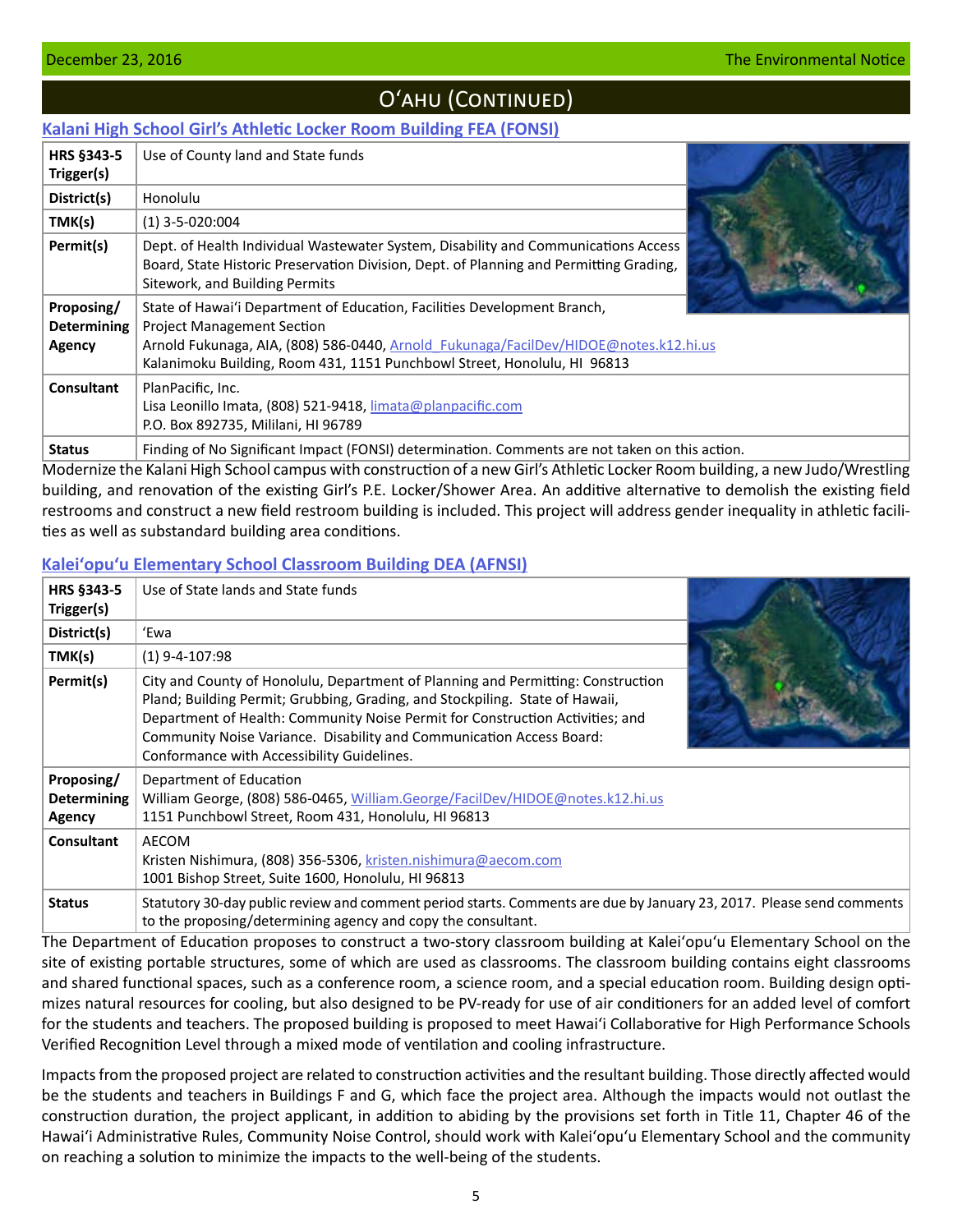#### <span id="page-5-0"></span>**December 23, 2016 The Environmental Notice Algebra 23, 2016 The Environmental Notice Algebra 23, 2016**

|                                            | KAUA'I                                                                                                                                                                                                                                                                                                                                                                                                                                                                                                                                                                                                                                                                                                                                                                                                                                                                                                                                                                                                                                             |  |
|--------------------------------------------|----------------------------------------------------------------------------------------------------------------------------------------------------------------------------------------------------------------------------------------------------------------------------------------------------------------------------------------------------------------------------------------------------------------------------------------------------------------------------------------------------------------------------------------------------------------------------------------------------------------------------------------------------------------------------------------------------------------------------------------------------------------------------------------------------------------------------------------------------------------------------------------------------------------------------------------------------------------------------------------------------------------------------------------------------|--|
|                                            | Hanapēpē-'Ele'ele Water Systems Improvements FEA (FONSI)                                                                                                                                                                                                                                                                                                                                                                                                                                                                                                                                                                                                                                                                                                                                                                                                                                                                                                                                                                                           |  |
| HRS §343-5<br>Trigger(s)                   | Use of County Land and Funds, Use of State Land and Funds                                                                                                                                                                                                                                                                                                                                                                                                                                                                                                                                                                                                                                                                                                                                                                                                                                                                                                                                                                                          |  |
| District(s)                                | Waimea and Kōloa                                                                                                                                                                                                                                                                                                                                                                                                                                                                                                                                                                                                                                                                                                                                                                                                                                                                                                                                                                                                                                   |  |
| TMK(s)                                     | Properties and County and State Rights-of-way in TMK Plats: (4) 1-8-008, 1-9-004,<br>1-9-005, 1-9-006, 1-9-007 & 1-9-010; 2-1-002, 2-1-003                                                                                                                                                                                                                                                                                                                                                                                                                                                                                                                                                                                                                                                                                                                                                                                                                                                                                                         |  |
| Permit(s)                                  | County of Kaua'i<br>Department of Public Works (DPW): Construction Plan Approval, Road Permit and<br>Application for Notice of Intent to Grade and Grub<br>DPW: Grubbing Permit, Grading Permit, Stockpiling Permit (potential)<br>Planning Department: Special Management Area Permit (potential)<br>Department of Water: Application for Water Service and Construction Plan Approval<br>State of Hawai'i<br>Department of Land and Natural Resources, Land Division: Right-of-Entry (potential; staging areas)<br>Department of Health (DOH), Clean Water Branch: National Pollutant Discharge Elimination System<br>permit NOI C (for Construction) and NOI F (for Hydrotesting Water)<br>DOH Noise and Radiation Branch: Community Noise Control Permit (potential)<br>Department of Transportation, Highways Division: Lane Use Permit for Construction Work and<br><b>Construction Plan Approval</b><br>Disability and Communications Access Board: Construction Plan Approval<br>Federal<br>US Army Corps of Engineers: Section 408 Permit |  |
| Proposing/<br><b>Determining</b><br>Agency | County of Kaua'i, Department of Water<br>Bryan Wienand, Civil Engineer V, (808) 245-5449, bwienand@kauaiwater.org<br>P.O. Box 1706, Līhu'e, HI 96766                                                                                                                                                                                                                                                                                                                                                                                                                                                                                                                                                                                                                                                                                                                                                                                                                                                                                               |  |
| <b>Consultant</b>                          | <b>Geometrician Associates</b><br>Joni C. Tanimoto, P.E./Ron Terry, (808) 836-1900 x674, rterry@hawaii.rr.com<br>PO Box 396, Hilo HI 96721                                                                                                                                                                                                                                                                                                                                                                                                                                                                                                                                                                                                                                                                                                                                                                                                                                                                                                         |  |
| <b>Status</b>                              | Finding of No Significant Impact (FONSI) determination. Comments are not taken on this action.                                                                                                                                                                                                                                                                                                                                                                                                                                                                                                                                                                                                                                                                                                                                                                                                                                                                                                                                                     |  |

The Kaua'i County Department of Water (DOW), plans two related component projects in Hanapēpē and 'Ele'ele. One would install about a half-mile of new 16-inch water lines parallel to Kaumuali'i Highway to interconnect the Hanapēpē and 'Ele'ele water systems, providing a critical alternative source of water for 'Ele'ele. The other component replaces aging 6-inch and 4-inch iron water mains along a half-mile length of Hanapēpē Road with one 12-inch main. The replacement water line would cross Hanapēpē Stream on the historic Hanapēpē Bridge. The design would install the water line inside of and along the bridge's downstream parapet wall, topped by a 5-foot wide sidewalk consisting of grating material. The position of the water line on the bridge will be temporary, pending bridge rehabilitation. Archaeological monitoring will occur during work within Hanapēpē Town, and intermittently in the Kaumuali'i Highway ROW. No permanent or physical effect to the historic structures in Hanapēpē Town would occur. The DOW has closely coordinated design with historic preservation agencies and has requested concurrence with a finding of no adverse effects to significant historic sites. Construction will elevate noise, cause minor air quality and visual impacts, and disrupt traffic intermittently for several days to several weeks. These impacts will occur over about six months, as construction moves from one end of the work area to the other. A set of BMPs will protect water quality. Timing of vegetation removal will avoid impacts to Hawaiian hoary bats.

## Previously Published Documents Open for Comment

**Status:** Public review and comment period for these projects began previously. Comments are due January 9, 2017. Please send comments to the relevant agency and copy any relevant applicant and/or consultant.

**Oʻahu**

**[Waimānalo Community Farming DEA \(AFNSI\)](http://oeqc.doh.hawaii.gov/Shared%20Documents/EA_and_EIS_Online_Library/Oahu/2010s/2016-12-08-OA-5E-DEA-Waimanalo-Community-Farming.pdf) [Hawaiʻi State Hospital New Patient Facility and Campus Master Plan Development DEIS](http://oeqc.doh.hawaii.gov/Shared%20Documents/EA_and_EIS_Online_Library/Oahu/2010s/2016-11-08-OA-5B-DEIS-Hawaii-State-Hospital-Facility-and-Master-Plan.pdf)**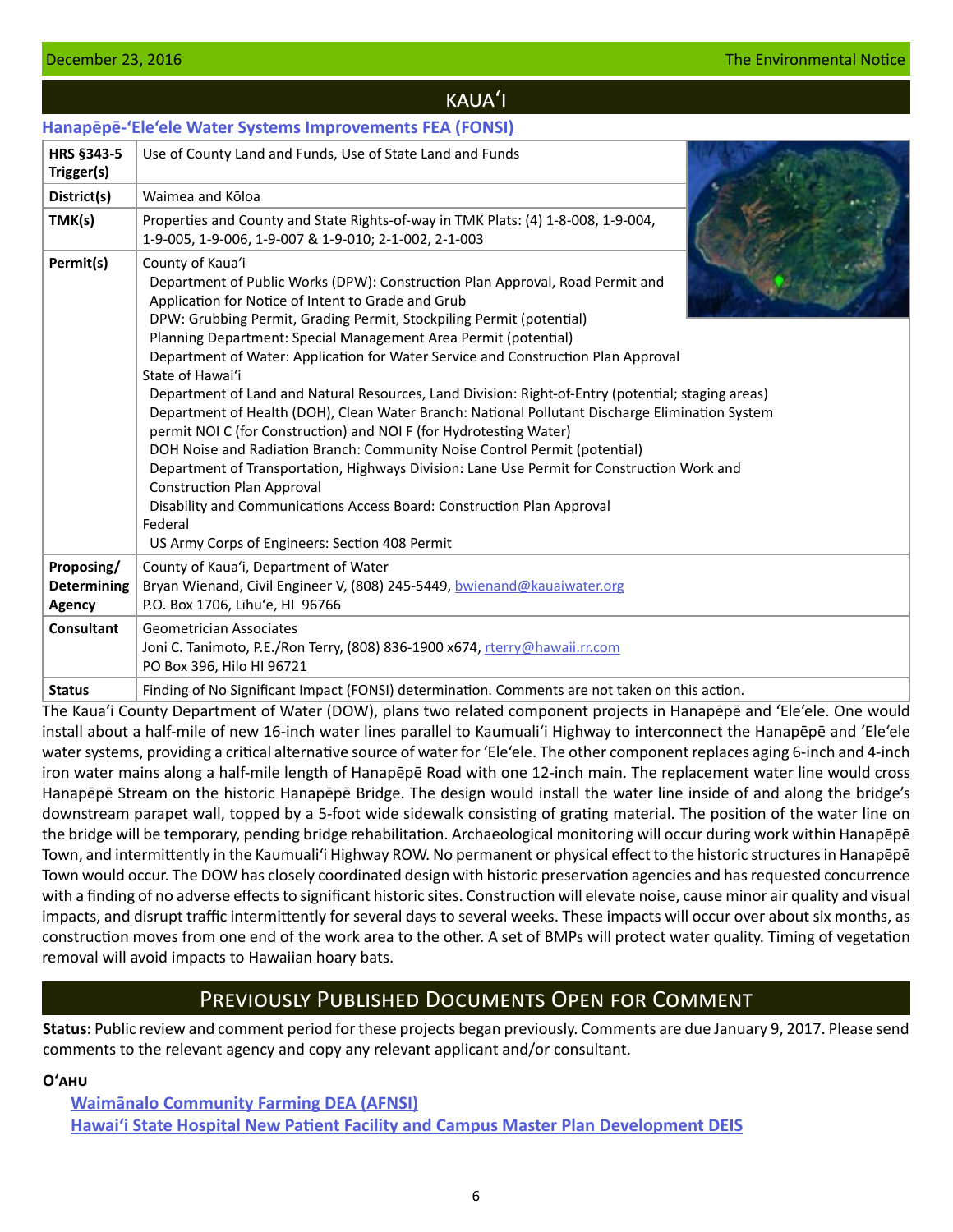# **SHORELINE NOTICES**

## Proposed Shoreline Certifications and Rejections

<span id="page-6-0"></span>The shoreline notices below have been proposed for certification or rejection by the Department of Land and Natural Resources (HRS § 205A-42 and HAR § 13-222-26). Any person or agency who wants to appeal shall file a notice of appeal in writing with DLNR no later than 20 calendar days from the date of this public notice. Send the appeal to the Board of Land and Natural Resources, 1151 Punchbowl Street, Room 220, Honolulu, Hawai'i 96813.

| File No. | Proposed/<br>Rejected                  | Location                                                                                                                                                                                                                                                                                                                                                           | Applicant/Owner                                                                                   | <b>TMK</b>                                       |
|----------|----------------------------------------|--------------------------------------------------------------------------------------------------------------------------------------------------------------------------------------------------------------------------------------------------------------------------------------------------------------------------------------------------------------------|---------------------------------------------------------------------------------------------------|--------------------------------------------------|
| OA-1733  | Proposed<br>Shoreline<br>Certification | Lot 3 of Ward Avenue Extension Kaka'ako Improvement District 6 as shown<br>on File Plan 2351, Being portions of Royal Patent 4483, Land Commission<br>Award 7712, Apana 6, Part 1 to M. Kekūanaō'a (No V. Kamāmalu), The<br>Former Sea Fishery of Kukuluāe'o situate at Ka'ākaukukui, Honolulu, O'ahu<br>Address: Kewalo Basin<br>Purpose: Recertification/setback | Miles Horie/<br>Hawai'i Communi-<br>ty Development<br>Authority                                   | $(1)$ 2-1-058:<br>128 por.                       |
| MA-658   | Proposed<br>Shoreline<br>Certification | Lot 1 Kaae Tract being all of R. P. 8267, L. C. Award 4452, 'Apana 1 to H.<br>Kalama and a portion of R. P. 7860, L. C. Award 7715, 'Apana 3 to L. Kame-<br>hameha situate at Waiokama, Lahaina, Maui<br>Address: 505 Front Street<br>Purpose: Determine shoreline setback                                                                                         | R. T. Tanaka<br>Engineers, Inc./<br>FPA Lahaina<br>Shores Associates,<br><b>LLC</b>               | $(2)$ 4-6-<br>002:007<br>por.                    |
| MA-659   | Proposed<br>Shoreline<br>Certification | Lot 47 of the Kama'ole Beach Lots (Keawekapu Section) [H.T.S. Plat 1086]<br>situate at Kama'ole, Wailuku, Maui<br>Address: 3016 South Kihei Road<br>Purpose: SMA and building permits                                                                                                                                                                              | Darien Zanolini/<br>3016 Realty LLC                                                               | $(2)$ 3-9-<br>004:103                            |
| KA-414   | Proposed<br>Shoreline<br>Certification | TMK: 4-6-014:034 and 4-7-003:001 situate at Kapa'a, Keālia, Kaua'i<br>Address: Kūhiō Highway<br>Purpose: Bridge                                                                                                                                                                                                                                                    | Lance T. Stevens/<br>State of Hawai'i<br>$(4-6-14:34)$ &<br>County of Kaua'i<br>$(4 - 7 - 03:01)$ | $(4)$ 4-6-<br>014:034 &<br>$(4)$ 4-7-<br>003:001 |
| MA-637   | Rejection                              | Lot 19 Mā'alaea Beach Lots Subdivision situate at Waikapū, Wailuku, Maui<br>Address: 280 Hau'oli Street<br>Purpose: Renovation purposes                                                                                                                                                                                                                            | Authur P. Valen-<br>cia/ Honokai<br>Condominium                                                   | $(2)$ 3-8-<br>014:002                            |
| MA-638   | Rejection                              | Lot 2 of Land Court Consolidation 204 (Map 1) situate at Ha'ō'ū, Hāna, Maui<br>Address: 0 Hāna Highway<br>Purpose: County permit to construct a driveway from Hana Highway to the<br>property                                                                                                                                                                      | Thomas G. Foley,<br>Jr./ Thomas G.<br>Foley, Jr. and<br>Patricia Foley                            | $(2)$ 1-5-<br>004:005                            |
| MA-639   | Rejection                              | The Broms Lonie, Inc. Consolidation No. 1 Being Portions of L.C. Aw. 11216,<br>Ap. 28 to M. Kekauonohi, R.P. 7997, L.C. Aw. 3765, Ap. 1 to Aio and R.P.<br>4590, L.C. Aw. 3988, Ap. 2 to Hilahila situate at Honokōwai, Lahaina, Maui<br>Address: 3615 Lower Honoapi'ilani Highway<br>Purpose: Seawall repairs                                                     | Akamai Land<br>Surveying, Inc./<br>Pākī Maui                                                      | $(2)$ 4-4-<br>001:050 &<br>051                   |
| KA-412   | Rejection                              | Parcel 13 Land Court Application 1771 situate at Hanalei, Halele'a, Kaua'i<br>Address: Hanalei Road<br>Purpose: Shoreline setback                                                                                                                                                                                                                                  | Princeville Hanalei<br>Plantation LLC/<br>Ohana Hanalei<br><b>LLC</b>                             | $(4) 5 - 4 -$<br>004:013                         |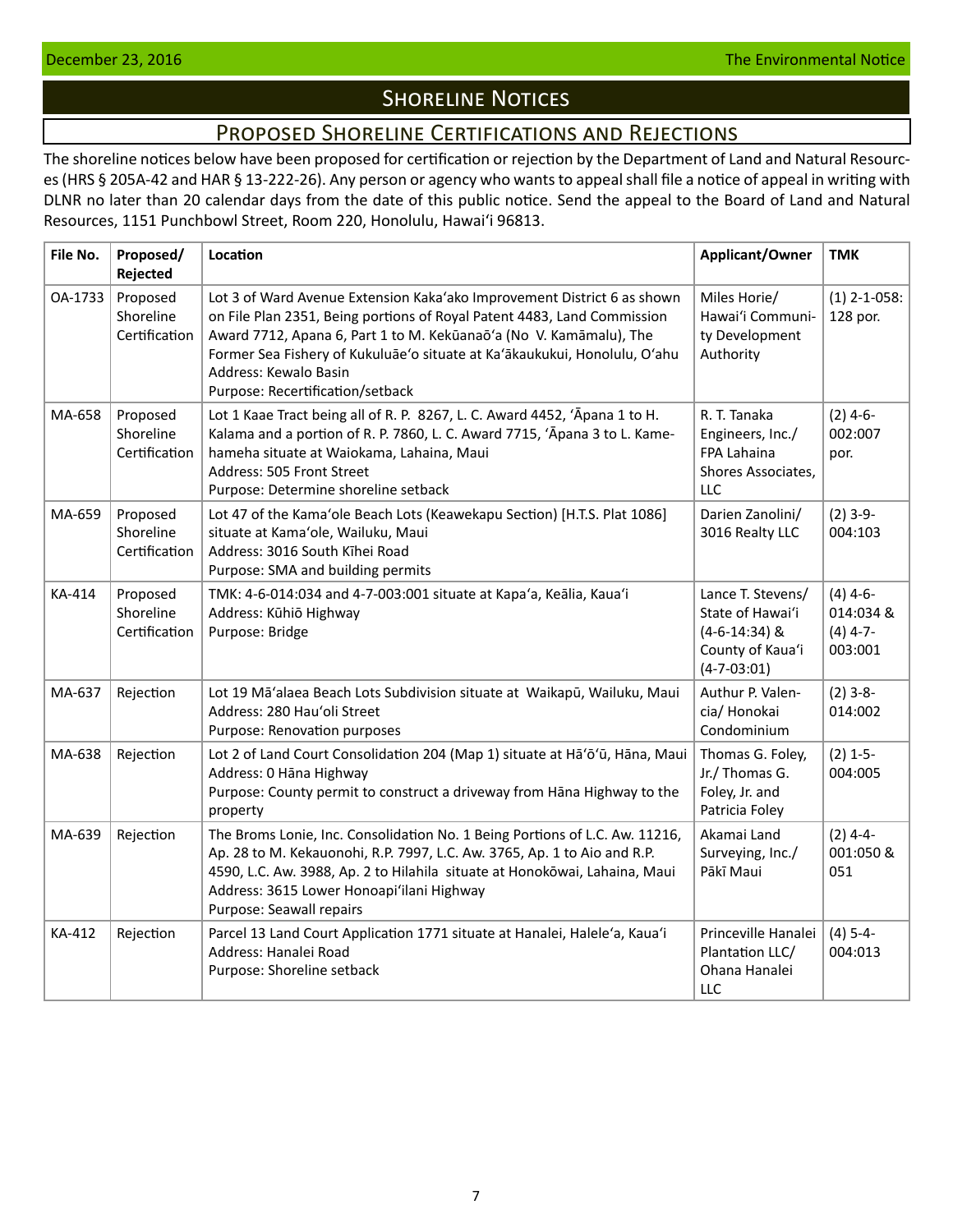# **SHORELINE NOTICES (CONTINUED)**

## Applications for Shoreline Certification

<span id="page-7-0"></span>The shoreline certification applications below are available for review at the Department of Land and Natural Resources offices on Kauaʻi, Hawaiʻi, Maui, and Honolulu, 1151 Punchbowl Street, Room 220 (HRS § 205A-42 and HAR § 13-222-12). All comments shall be submitted in writing to the State Land Surveyor, 1151 Punchbowl Street, Room 210, Honolulu, HI 96813 and postmarked no later than 15 calendar days from the date of the public notice of the application. For more information, call Ian Hirokawa at (808) 587-0420.

| File No. | <b>Date</b> | Location                                                                                                                                                                                                                                                                                                                                                                                                                                                                                                                       | Applicant/Owner                                                                                                             | TMK                   |
|----------|-------------|--------------------------------------------------------------------------------------------------------------------------------------------------------------------------------------------------------------------------------------------------------------------------------------------------------------------------------------------------------------------------------------------------------------------------------------------------------------------------------------------------------------------------------|-----------------------------------------------------------------------------------------------------------------------------|-----------------------|
| OA-1735  | 11/30/16    | Lot 34-D of Kāhala Cliffs Subdivision situate at Kāhala, Honolulu,<br>$O'$ ahu<br>Address: 4162 Black Point Road<br>Purpose: Permitting                                                                                                                                                                                                                                                                                                                                                                                        | Ryan M. Suzuki/ R & I<br>Hawaii Inc.                                                                                        | $(1)$ 3-5-001:<br>004 |
| MA-664   | 12/2/16     | Being all of R.P. 8267, L.C. Aw.302 to J.A. Kuakini, R.P. 8136, L.C. Aw.<br>526 Ap. 1 to Kālaimoku, L.C. Aw.4452 Ap. 3 to H. Kalama, R.P. 2659,<br>L.C. Aw. 6245 to Kalaeokekoi for Keaka, R.P. 8136 L.C. Aw. 526 Ap. 2<br>to Kālaimoku, R.P. 1866, L.C. Aw. 4878-I to Kupalii, L.C. Aw. 4452 Ap.<br>1 to H. Kalama and Land Court Application 282 and Portion of R.P.<br>7860, L.C. Aw. 7715 Ap. 3 to L. Kamehameha situate at Waiokama,<br>Lahaina, Maui<br>Address: 475 Front Street<br>Purpose: Install hotel roof antenna | Control Point Surveying,<br>Inc./ Association of<br>Apartment Owners of<br>Lahaina Shores                                   | $(2)$ 4-6-<br>002:007 |
| MA-665   | 12/6/16     | Lot 54 as shown on Map 19 of Land Court Application 1744 situate<br>at Hanaka'ō'ō, Lahaina, Maui<br>Address: 2435 Kā'anapali Parkway<br>Purpose: Shoreline setback purposes                                                                                                                                                                                                                                                                                                                                                    | Austin, Tsutsumi &<br>Associates, Inc./<br>Whalers on Kaanapali<br>Beach c/o Whalers<br>Village Fine Shops &<br>Restaurants | $(2)$ 4-4-<br>008:001 |

# Coastal Zone Management Notices

## Special Management Area (SMA) Minor Permits

The SMA Minor permits below have been approved (HRS § 205A-30). For more information, contact the relevant county/state planning agency. Honolulu (768-8014); Hawaiʻi (East 961-8288, West 323-4770); Kauaʻi (241-4050); Maui (270-7735); Kakaʻako or Kalaeloa Community Development District (587-2841).

| Location (TMK)                                              | <b>Description (File No.)</b>                        | <b>Applicant/Agent</b>              |
|-------------------------------------------------------------|------------------------------------------------------|-------------------------------------|
| Hawai'i: South Hilo (2-8-008: 003 Por.<br>and 2-8-008: 043) | Remove Ironwood Trees and Plant Naupaka (SMM 16-362) | Brian Alben and Nili R. Novik-Alben |
| Maui: Hāna (1-3-002: 039)                                   | Construct Visitor Center (SM2 20160125)              | National Tropical Botanical Garden  |
| Maui: Kīhei (2-1-008: 140)                                  | Temporary Sales Trailer (SM2 20160127)               | Peter De Zwager                     |
| Maui: Ha'ikū (2-9-007: 036)                                 | Upgrade Water System (SM2 20160129)                  | Kutira Decosterd                    |
| Maui: Kīhei (3-9-051: 045)                                  | Photovoltaic Installation (SM2 20160131)             | James McCall                        |



Sweetheart Rock, Lana'i (cropped from original) **Photo by [Jessie Hodge](https://www.flickr.com/photos/spaceyjessie/20512988044/in/photolist-HAXJw-rw4CSw-xfEqFE-PtWAfc-NaU3Mc-DLtzSR-wSsjpd-cQ4BBj-ny6Yf5-nmp9bW-FnQa4j-nCEPYh-cQ4BRu-83HJTV)** Photo by Jessie Hodge Photo by Jessie Hodge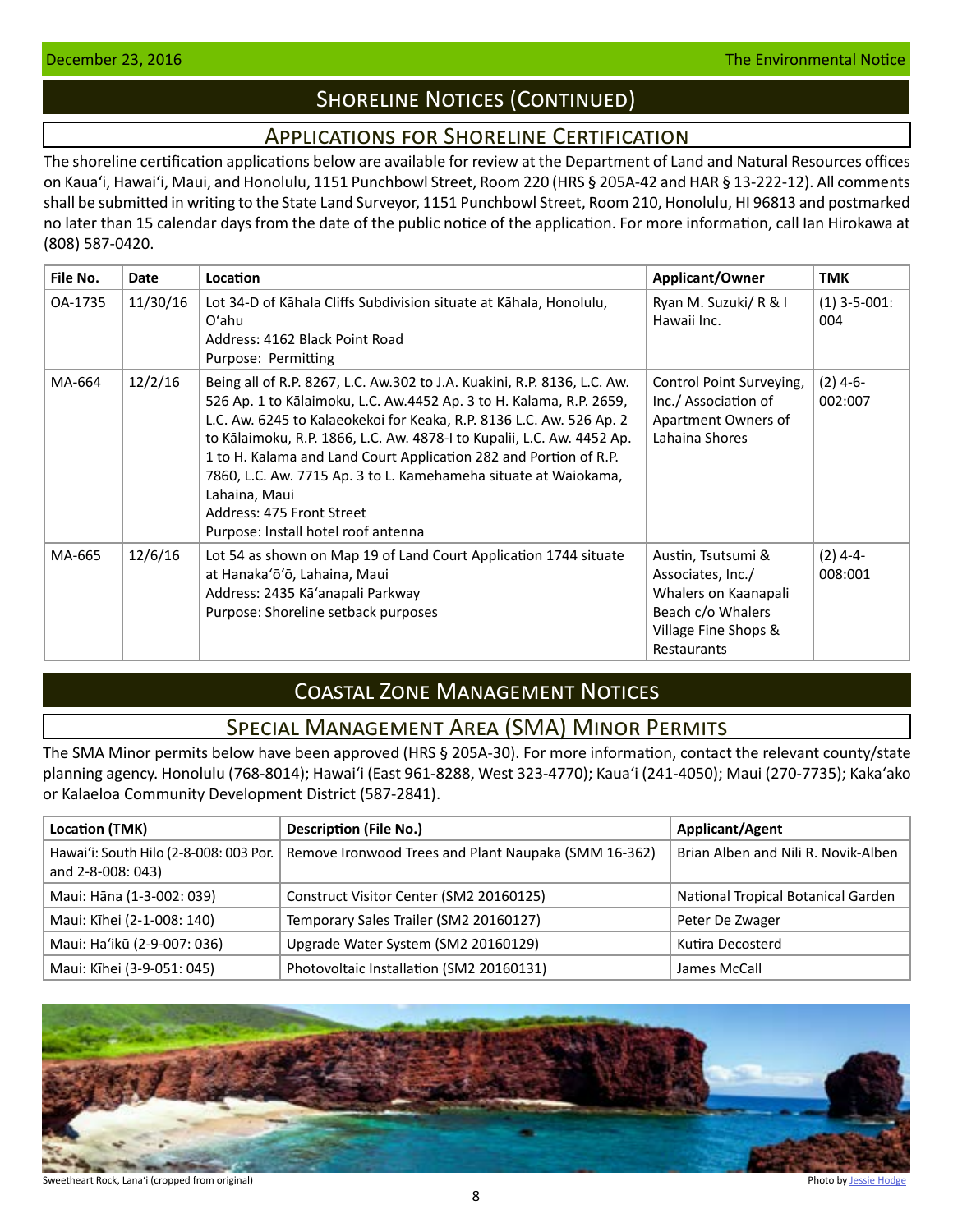# National Historic Preservation Act, Section 106 Consultation

<span id="page-8-0"></span>**[Replacement of Hawaiian Homes Wastewater Pump Station Sewer Force Main](http://oeqc.doh.hawaii.gov/Shared%20Documents/EA_and_EIS_Online_Library/NEPA%20and%20Other%20Documents/2016-12-23-MA-Sec-106-Hawaiian-Homes-Wastewater-Pump-Station-Force-Main-Replacement.pdf)**

| <b>Island</b>    | Maui                                                                              |
|------------------|-----------------------------------------------------------------------------------|
| District(s)      | Wailuku Ahupua'a, Wailuku District                                                |
| Proposing/       | State of Hawai'i, Department of Health, Environmental Division, Wastewater Branch |
| <b>Approving</b> | 919 Ala Moana Boulevard, Room 309                                                 |
| Agency           | Honolulu, Hawai'i, 96814                                                          |
|                  | Contact & Phone: Ms. Sue Liu, (808) 586-4294, wwb@doh.hawaii.gov                  |
| <b>Status</b>    | Comments due no later than January 22, 2017                                       |

The Department of Health (DOH) initiated Section 106 of the NHPA consultation with the State Historic Preservation Division (SHPD) in accordance with 36 CFR Part 800. In 1990, the U.S. Environmental Protection Agency (EPA) designated the DOH to act on EPA's behalf, pursuant to 36 CFR §800.2 (c) (4), when initiating Section 106 of the NHPA process in connection with projects funded under the Hawaiʻi Clean Water State Revolving Fund (CWSRF). The DOH is providing funding under the CWSRF to the County of Maui, Department of Environmental Management for the Hawaiian Homes Wastewater Pump Station Sewer Force Main Project. The proposed project will utilize federal funding and is considered an undertaking, as defined by Section 106 of the NHPA, 54 U.S.C. §306101 et seq., and 36 CFR Part 800. The proposed project includes a new, 12-inch Sewer Force Main (SFM), which conveys wastewater from the Hawaiian Homes Wastewater Pump Station (WWPS) to the Wailuku WWPS, which is the primary wastewater collection facility for the Central Maui area. The new sewer pipe alignment turns south after exiting the Hawaiian Homes WWPS, then follows Lower Waiehu Beach Road for approximately 3,500 feet, terminating at a manhole near the Eluene Place intersection where it connects to an existing 18-inch sewer line. The majority of the new SFM will be a buried 12-inch, PVC plastic pipe, to be routed as described above. Due to hydraulic factors, the pipe diameter expands to diameters of 16-, 18-, 20-, and 24-inch for varying stretches of the SFM alignment. The new SFM will be constructed via open-trench excavation, with a trench width of approximately 4-5 feet depending on the pipe diameter being installed at that location, and a buried depth 4 feet to the top of the pipe. At the Wailuku River crossing, the SFM will be hung from the underside of the newly-widened bridge deck. The total installed pipe length for the project will be approximately 3,500 linear feet. The proposed project also includes various improvements at the Hawaiian Homes WWPS such as pump & emergency generator replacement and miscellaneous mechanical & electrical work. However, excavation for this work will be limited to the removal of ~30 feet of an existing, shallow-buried fuel line. The DOH has engaged SHPD to determine the presence of potential sites of historic importance within the vicinity of the project area as well as the potential impact of the project on such sites, if present.

## Conservation District Use Applications

Persons interested in commenting on the following Conservation District Use Application(s) or receiving notification of determinations on Conservation District Use Applications must submit comments and requests to the Department of Land and Natural Resources. Notification requests must include the following information: 1) Name and address of the requestor; 2) The application for which the requestor would like to receive notice of determination; and 3) The date the notice was initially published in *The Environmental Notice*. Send comments and requests to: Department of Land and Natural Resources, Office of Conserva[tion and Coastal Lands, P.O. Box 621, Honolulu, HI, 96809. DLNR will make every effort to notify those interested in the subject](http://www.dlnr.hawaii.gov/occl)  CDUAs. However, DLNR is not obligated to notify any person not strictly complying with the above requirements. For more information, please contact the Office of Conservation and Coastal Lands staff listed for each project. CDUAs can be found on the OCCL website at [dlnr.hawaii.gov/occl](http://www.dlnr.hawaii.gov/occl).

| <b>File No.:</b>            | CDUA OA-3784                                                                        |
|-----------------------------|-------------------------------------------------------------------------------------|
| <b>Name of Applicant:</b>   | State of Hawai'i                                                                    |
| Location:                   | Waikīkī, O'ahu                                                                      |
| TMK(s):                     | Seaward of (1) 2-6-002:005 and (1) 2-6-002:006                                      |
| <b>Proposed Action:</b>     | Shoreline Erosion Control Groin Replacement                                         |
| 343, HRS determination:     | Finding of No Significant Impact published in the May 23, 2016 Environmental Notice |
| <b>Applicant's Contact:</b> | Suzanne D. Case (808) 587-0400                                                      |
| <b>OCCL Staff Contact:</b>  | Natalie Farinholt (808) 587-0399                                                    |
|                             |                                                                                     |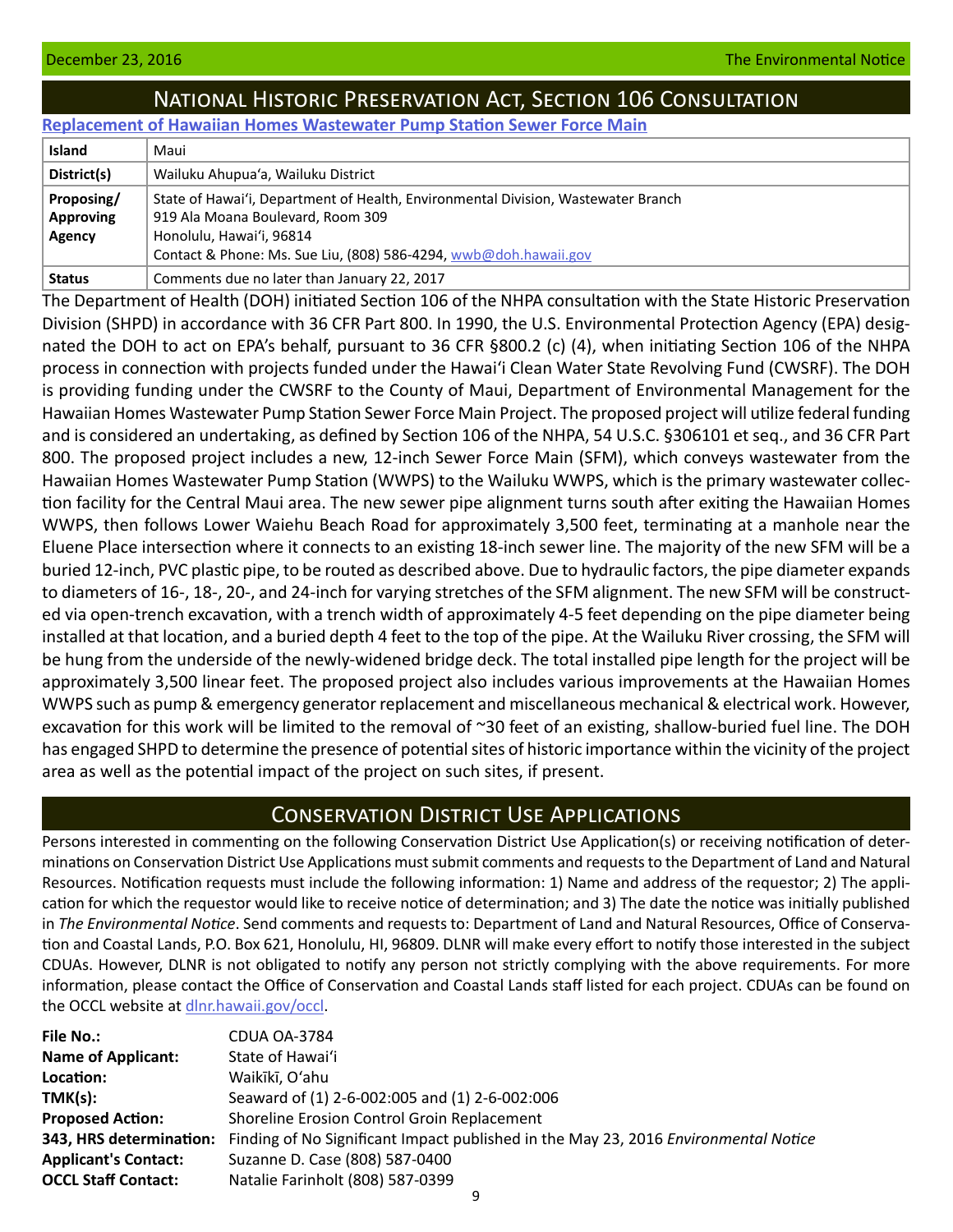## Federal Notices

<span id="page-9-0"></span>As a courtesy, listed below are relevant entries from the Federal Register published since the last issue of *The Environmental Notice*. For more information, click on the title link, also available at [www.federalregister.gov.](http://www.federalregister.gov)

## **[Approval for the Heʻeia National Estuarine Research Reserve Management Plan](https://www.federalregister.gov/documents/2016/12/16/2016-30441/notice-of-approval-for-the-heeia-national-estuarine-research-reserve-management-plan) (published 12/16/2016)**

The National Oceanic and Atmospheric Administration (NOAA) has approved the Management Plan for the Heʻeia National Estuarine Research Reserve (NERR). The Heʻeia Reserve Management Plan addresses research, monitoring, education, and stewardship/cultural resources needs for the proposed reserve. On September 2, 2016, NOAA issued notice of a public hearing and a thirty-day public comment period for the Heʻeia Reserve Management Plan and a Draft Environmental Impact Statement associated with the Proposed Designation of the Heʻeia NERR. On October 13, 2016, NOAA announced a 13-day extension to the public comment period. The final Management Plan and final EIS, including the Appendix D response to comments, are available at the [regulations.gov](http://regulations.gov) Web site by searching for Docket Number NOAA-NOS-2016-0114, and at https://coast.noaa.gov/czm/compliance/.

## **[Pesticide Experimental Use Permit](https://www.gpo.gov/fdsys/pkg/FR-2016-12-16/pdf/2016-30326.pdf) Application to Control House Mice on Hawai'i Island (published 12/16/2016)**

The Environmental Protection Agency (EPA) announces the receipt of an application (56228–EUP–UG) from the United States Department of Agriculture, Animal and Plant Health Inspection Service, requesting an experimental use permit (EUP) for chlorophacinone. EPA has determined that the permit may be of significance; therefore, EPA is seeking comments on this application. The submitted application proposes to test the efficacy of chlorophacinone-50 under field conditions for control and eradication of wild, non-native house mice (*Mus musculus)* at the Pohakuloa Training Area, U.S. Army Garrison, Island of Hawai'i. For information about reviewing the application and submitting comments, please click on the title link to this entry. Comments must be received on or before January 17, 2017.

## **[Requested Administrative Waiver of the Coastwise Trade Laws: Vessel OUTRIDER](https://www.gpo.gov/fdsys/pkg/FR-2016-12-16/pdf/2016-30198.pdf) (published 12/16/2016)**

The vessel OUTRIDER is applying for a waiver of the coastwise trade laws. Its intended commercial use is "Carry no more than 6 passengers for hire on an occasional basis." The complete application is given in DOT docket MARAD-2016-0122 at [http://www.regulations.gov.](http://www.regulations.gov) **Submit comments by January 17, 2017** at <http://www.regulations.gov>or to Docket Clerk, U.S. Department of Transportation, Docket Operations, M-30, West Building Ground Floor, Room W12-140, 1200 New Jersey Avenue SE., Washington, DC 20590.

## **[Requested Administrative Waiver of the Coastwise Trade Laws: Vessel KALULU](https://www.gpo.gov/fdsys/pkg/FR-2016-12-20/pdf/2016-30656.pdf) (published 12/20/2016)**

The vessel KALULU is applying for a waiver of the coastwise trade laws. Its intended commercial use is "Four Seasons Hotel guest transport between Manele Harbor, Lana'i and an offshore mooring operated by the Four Seasons Resort for ocean recreation." The complete application is given in DOT docket MARAD-2016-0129 at [http://www.regulations.gov.](http://www.regulations.gov) **Submit comments by January 19, 2017** at <http://www.regulations.gov> or to Docket Clerk, U.S. Department of Transportation, Docket Operations, M-30, West Building Ground Floor, Room W12-140, 1200 New Jersey Avenue SE., Washington, DC 20590.

## **Issuance of Permits Related to Research on Marine M[ammals in Hawai'i](http://www.gpo.gov/fdsys/pkg/FR-2016-12-19/pdf/2016-30414.pdf) (published 12/19/2016)**

NOAA has provided notice that permits have been issued pursuant the Marine Mammal Protection Act of 1972, the regulations governing marine mammals, the Endangered Species Act of 1973 and the regulations governing endangered species, as applicable. Permit Nos. 19225 and 19257 authorize certain research activities in Hawaian waters. In compliance with the National Environmental Policy Act of 1969, a final determination has been made that activies proposed are categorically excluded from the requirement to prepare and environmental assessment or environmental impact statement. For further information about these permits, please click on the title link to this entry.